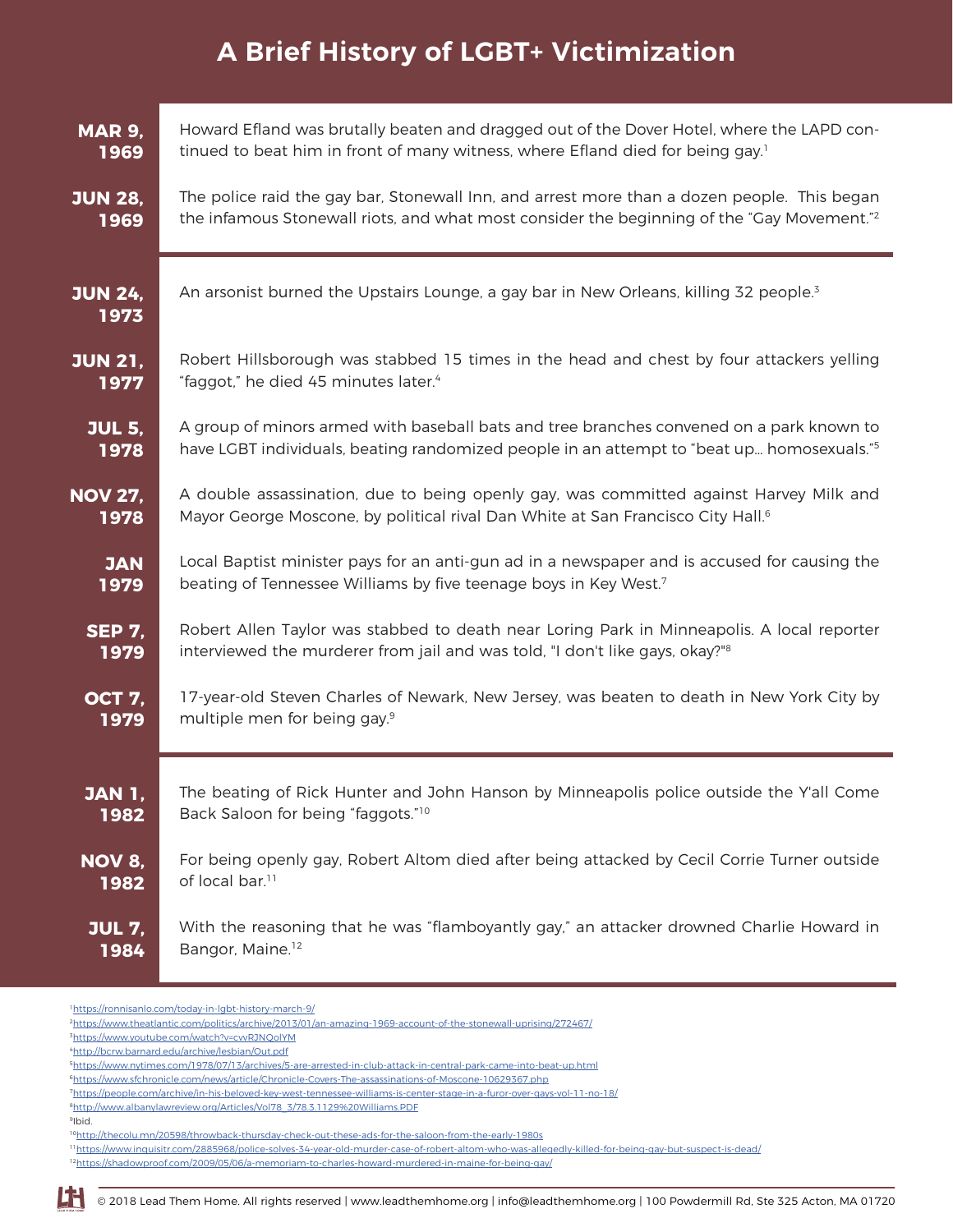## **A Brief History of LGBT+ Victimization**

| <b>JUL 9,</b>          | Terry Knudsen was beaten to death by three men in Loring Park in Minneapolis, Minne-                                                                                                                                                                                                                                                 |
|------------------------|--------------------------------------------------------------------------------------------------------------------------------------------------------------------------------------------------------------------------------------------------------------------------------------------------------------------------------------|
| 1985                   | sota. $13$                                                                                                                                                                                                                                                                                                                           |
| <b>MAY 13,</b><br>1988 | Rebecca Wight was killed when she and her partner, Claudia Brenner, were shot seven times<br>by Stephen Roy Carr while on the Appalachian Trail because he was "enraged by the couple's<br>lesbianism. <sup>14</sup>                                                                                                                 |
| <b>MAY 15,</b><br>1988 | Tommy Lee Trimble and John Lloyd Griffin, two gay men, were shot by Richard Lee Bednarski<br>in Dallas, Texas. Bednarski was convicted of the murders, but only 30 years instead of life be-<br>cause the judge concluded they brought it on themselves for being homosexuals and "cruis-<br>ing the streets for men." <sup>15</sup> |
| JAN,<br>1990           | James Zappalorti, a disabled Vietnam veteran, was stabbed to death for being gay. <sup>16</sup>                                                                                                                                                                                                                                      |
| <b>JUL 2,</b>          | Julio Rivera was murdered in New York City by two men who beat him with a hammer and                                                                                                                                                                                                                                                 |
| 1990                   | stabbed him with a knife because he was gay. <sup>17</sup>                                                                                                                                                                                                                                                                           |
| <b>DEC 31,</b>         | Brandon Teena was raped and killed when his police friends found out he was a trans man                                                                                                                                                                                                                                              |
| 1993                   | his death would later inspire the movie: Boys Don't Cry. <sup>18</sup>                                                                                                                                                                                                                                                               |
| <b>MAR 9,</b>          | Scott Amedure was murdered by Jonathan Schmitz, who went and purchased a shotgun                                                                                                                                                                                                                                                     |
| 1995                   | after Amedure revealed he was attracted to Schmitzwas on The Jenny Jones Show. <sup>19</sup>                                                                                                                                                                                                                                         |
| <b>NOV 20,</b>         | Chanelle Pickett, who was a trans, black woman (23), died after her friend, William C Palmer,                                                                                                                                                                                                                                        |
| 1995                   | found out she was transgender and beat her to death. <sup>20</sup>                                                                                                                                                                                                                                                                   |
| <b>DEC 4,</b>          | Roxanne Ellis and Michelle Abdill, a lesbian couple, were murdered by Robert Acremant, who                                                                                                                                                                                                                                           |
| 1995                   | said he had no compassion for "homosexual people." <sup>21</sup>                                                                                                                                                                                                                                                                     |
| MAY,                   | Julianne Williams, 24, and Lollie Winans, 26, were bound, gagged, and their throats slit. The                                                                                                                                                                                                                                        |
| 1996                   | investigation is ongoing to date. <sup>22</sup>                                                                                                                                                                                                                                                                                      |
| <b>FEB 21,</b><br>1997 | The Otherside Lounge, a lesbian nightclub in Atlanta, was bombed by Eric Robert Rudolph,<br>the "Olympic Park Bomber;" he bombed it because he believed homosexuality to be an "ab-<br>errant lifestyle."23                                                                                                                          |

13<https://law.justia.com/cases/minnesota/court-of-appeals/1985/c4-84-2231-0.html>

18<https://abcnews.go.com/2020/story?id=132702&page=1>

20<http://gendertalk.com/articles/victims/chanelle-revisit.shtml>

<sup>&</sup>lt;sup>21</sup>[https://www.oregonlive.com/pacific-northwest-news/index.ssf/2011/02/oregon\\_death\\_sentence\\_reduced\\_for\\_delusional\\_robert\\_acremant\\_convicted\\_of\\_killing\\_lesbian\\_couple.html](https://www.oregonlive.com/pacific-northwest-news/index.ssf/2011/02/oregon_death_sentence_reduced_for_delusional_robert_acremant_convicted_of_killing_lesbian_couple.html) 22[https://www.fredericksburg.com/news/crime\\_courts/after-years-shenandoah-national-park-double-murder-still-unsolved-but/article\\_c161cfe5-156e-50e7-8b76-0761f186ae79.html](https://www.fredericksburg.com/news/crime_courts/after-years-shenandoah-national-park-double-murder-still-unsolved-but/article_c161cfe5-156e-50e7-8b76-0761f186ae79.html)



<sup>14</sup><https://www.adventure-journal.com/2016/10/murder-on-the-appalachian-trail/>

<sup>15</sup><https://www.nytimes.com/1988/12/17/us/texas-judge-eases-sentence-for-killer-of-2-homosexuals.html>

<sup>&</sup>lt;sup>16</sup>[https://www.silive.com/southshore/index.ssf/2014/10/parole\\_denied\\_to\\_killer\\_of\\_sta.html](https://www.silive.com/southshore/index.ssf/2014/10/parole_denied_to_killer_of_sta.html)

<sup>17</sup><https://www.nytimes.com/1991/11/21/nyregion/2-accomplices-guilty-of-murder-in-gay-bashing-case-in-queens.html>

<sup>19</sup><http://www.chicagotribune.com/news/nationworld/midwest/ct-jenny-jones-show-murder-case-release-20170817-story.html>